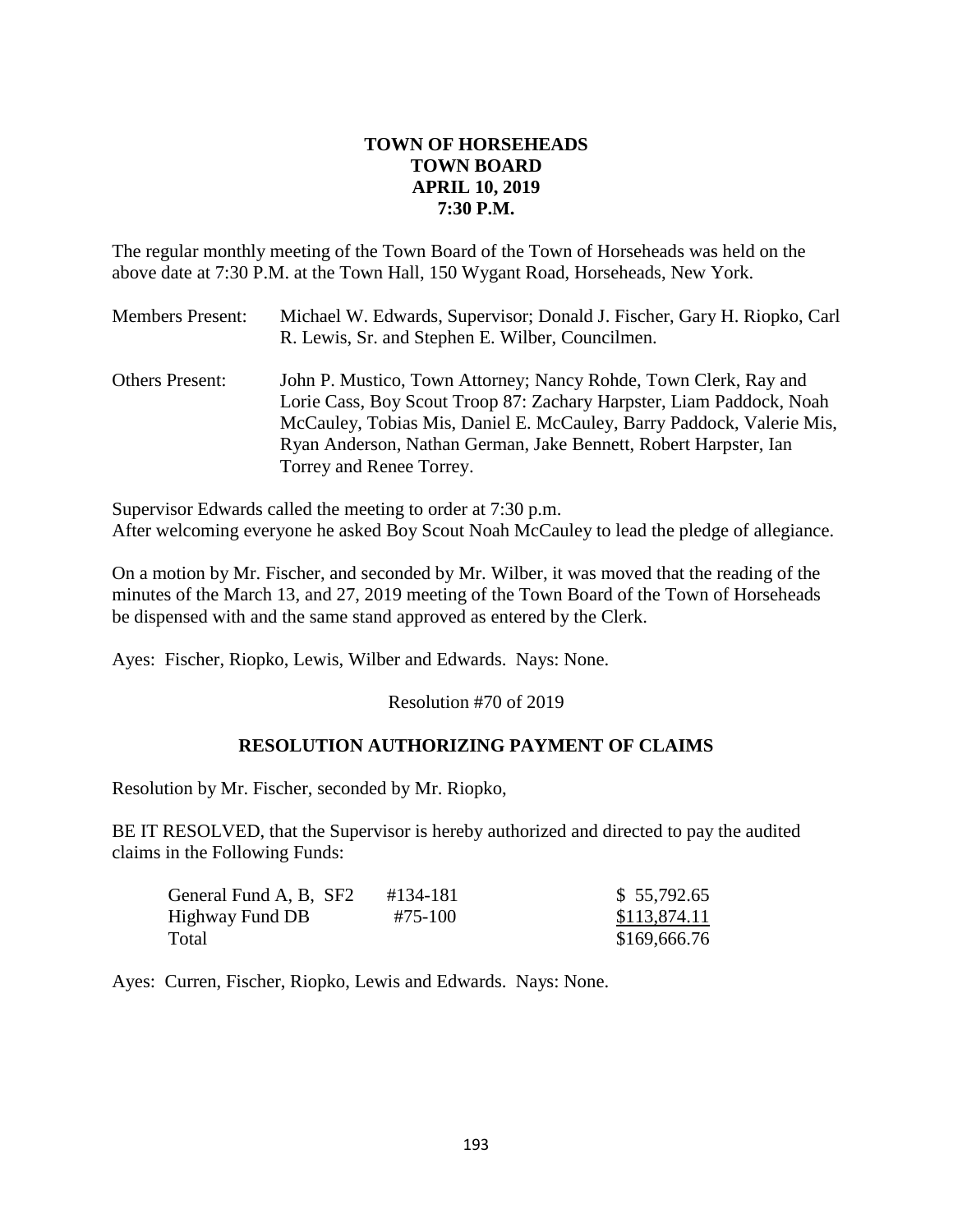## 04/10/2019 T.B.

# Resolution #71 of 2019

# **REPORTS OF TOWN OFFICERS**

On a motion by Mr. Lewis, and seconded by Mr. Wilber, it was moved that the March, 2017 reports of the Supervisor in the General and Highway Funds, reports of the Town Justices, reports of the Code Enforcement Office, Highway Superintendent, Town Clerk, Assessor, and Youth Bureau be received and placed on file.

Ayes: Fischer, Riopko, Lewis, Wilber and Edwards. Nays: None.

Correspondence:

- Charter Communications Upcoming Changes (03/201/2019).
- $\bullet$  Hunt Engineers Re: Newtown Creek Facility
- Charter Communications re: Franchise Agreement renewal.
- Elmira Heights Historical Society Thank you for financial support (03/22/2019).
- Environmental Emergency Services Thank you for financial support (03/4/2019).

On a motion by Mr. Lewis and seconded by Mr. Wilber, it was moved that the correspondence be received and placed on file.

Ayes: Fischer, Riopko, Lewis, Wilber and Edwards. Nays: None.

No one came forward during the audience participation portion of the meeting.

The discussion and possible action regarding dedication of the drainage basin located at Gardner Road and St. Andrews Drive was tabled at this time.

#### Resolution #72 of 2019

# **PROCLAMATION – NATIONAL NURSES WEEK MAY 6-12, 2019**

**WHEREAS**, Nurses today are positioned as never before to play a prominent role in the health arena, it is an honor to recognize the contributions that they bring forth, and

**WHEREAS**, professional nurses carry great patience, helping others who are suffering from physical discomfort while instilling in them confidence that they are being cared for in the best possible manor, and

**WHEREAS**, nurses are leading advocates of overall public health whose scope of work encompasses specialized areas ranging from neonatal care to gerontology, and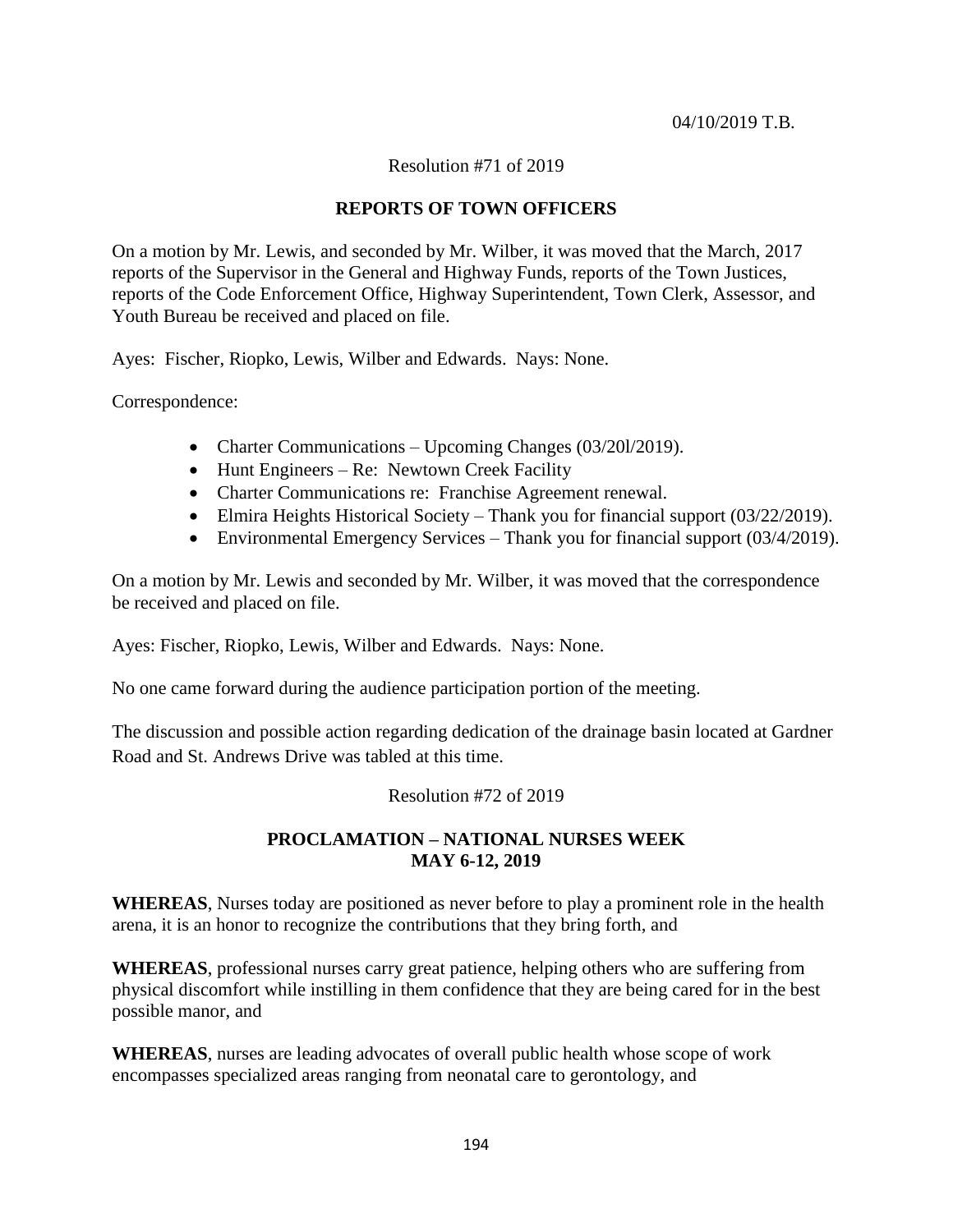#### 04/10/2019 T.B.

**WHEREAS**, when recognizing nurses, let us remember to also thank the C.N.A's who work tirelessly beside them.

**WHEREAS**, nurses must not only listen to the feelings of patients and care for their needs; they must also learn prevailing and new technologies and scientific medical advances and incorporate them to update their knowledge, and

**WHEREAS**, a nurse is the one who opens the eyes of a new born & gently closes the eyes of a dying man, it is indeed a blessing they share to be first and last to witness the beginning and end of life, and

**WHEREAS**, the safe and quality health care services provided by registered nurses and licensed practical nurses will be an increasingly important component of the U.S. healthcare system in the future,

**NOW, THEREFORE**, we, the **Town Board of the Town of Horseheads, NY**, do hereby proclaim the week of **May 6 – 12, 2019** as National Nurses Week and ask all residents of this community to join us in recognizing the crucial role that professional nurses play in the health and well-being of others.

**IN TESTIMONY WHEREOF, I** have hereunto set my hand and caused the seal of the Town of Horseheads to be affixed this 10th day of April, 2019.

> **Michael W. Edwards Town Supervisor**

# Resolution #74 of 2018

# **RESOLUTION AUTHORIZING EQUIPMENT AGREEMENT WITH CHEMUNG COUNTY SOIL & WATER DISTRICT**

Resolution by Mr. Fischer, seconded by Mr. Lewis.

**WHEREAS,** the Town Highway Superintendent and the Director of the Chemung County Soil & Water Conservation District have agreed to use by Town of Horseheads of a Steiner Commercial Lawn Mower, and

**WHEREAS,** the Attorney for the Town has drafted an agreement, which has been reviewed and approved by the Town Highway Superintendent and the Director, and

**WHEREAS,** the Town Board has duly considered the same.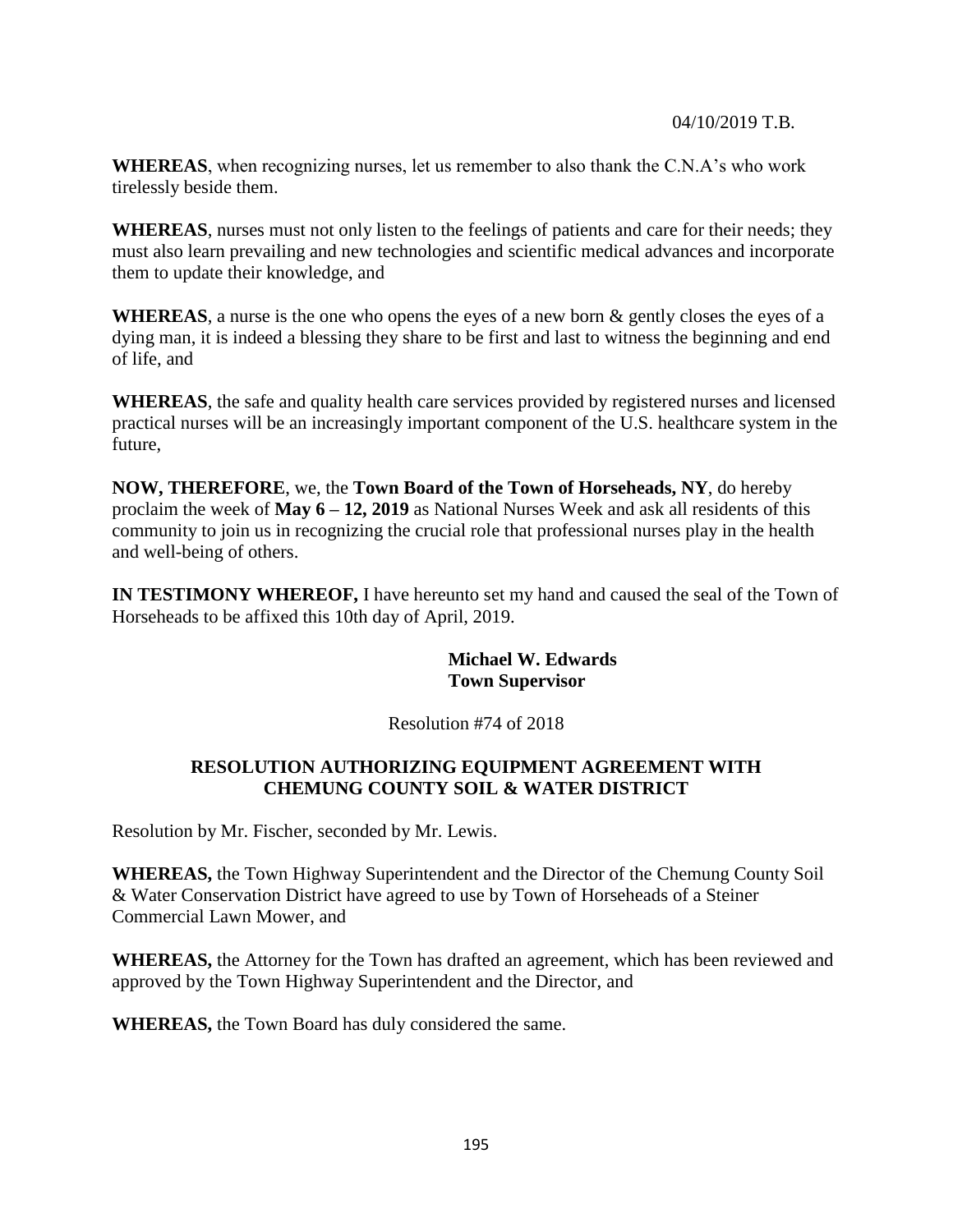**NOW, THEREFORE, BE IT RESOLVED** the Town Board hereby authorizes the Town Supervisor to execute an agreement with the Chemung County Soil & Water Conservation District, substantially as follows:

AGREEMENT made as of April 1, 2019, between, CHEMUNG COUNTY SOIL & WATER CONSERVATION DISTRICT, with offices at 851 Chemung St., Horseheads, NY 14845, hereinafter called the Chemung and TOWN OF HORSEHEADS, with offices at 150 Wygant Rd., Horseheads, NY 14845, hereinafter called the Horseheads.

WHEREAS, the Chemung has turned over to the Horseheads at its location, one Steiner Commercial Lawn Mower, hereinafter called the "Equipment," to be used by the Horseheads, according to the terms and conditions of this agreement.

It is therefore agreed:

1. Equipment. Subject to the terms and conditions set forth below, the Chemung transfers possession to the Horseheads and the Horseheads acknowledges receipt from the Chemung the Equipment for a month-to-month term commencing April 1, 2019.

2. Cost. The Horseheads shall pay to the Chemung for the use of the Equipment, \$0.00 per month.

3. Ownership and Use and Acceptance of Equipment.

(a) The Equipment shall at all times be the sole and exclusive property of the Chemung. The Horseheads shall have no rights or property interest therein, except for the right to use same in its normal operations.

(b) The Horseheads shall keep the Equipment at all times free and clear from all claims, levies, liens, encumbrances and process.

(c) The Horseheads shall cause the Equipment to be operated, in accordance with the applicable vendor's or manufacturer's manual of instructions, by competent and qualified personnel.

(d) The Horseheads has determined that all agreementd equipment is suitable for the use intended, and the Horseheads has inspected the same and accepts the same as delivered. The Chemung has made no representations or warranties, oral or written, express or implied, in connection with the Equipment.

4. Repairs and Replacements. The Horseheads shall keep the Equipment in good condition and, at its own cost and expense, make all repairs and replacements necessary for its preservation. All such replacements shall immediately become the property of the Chemung. The Horseheads shall not make any material alterations to or replacements of the Equipment without Chemung's prior written consent, which consent shall not be unreasonably withheld.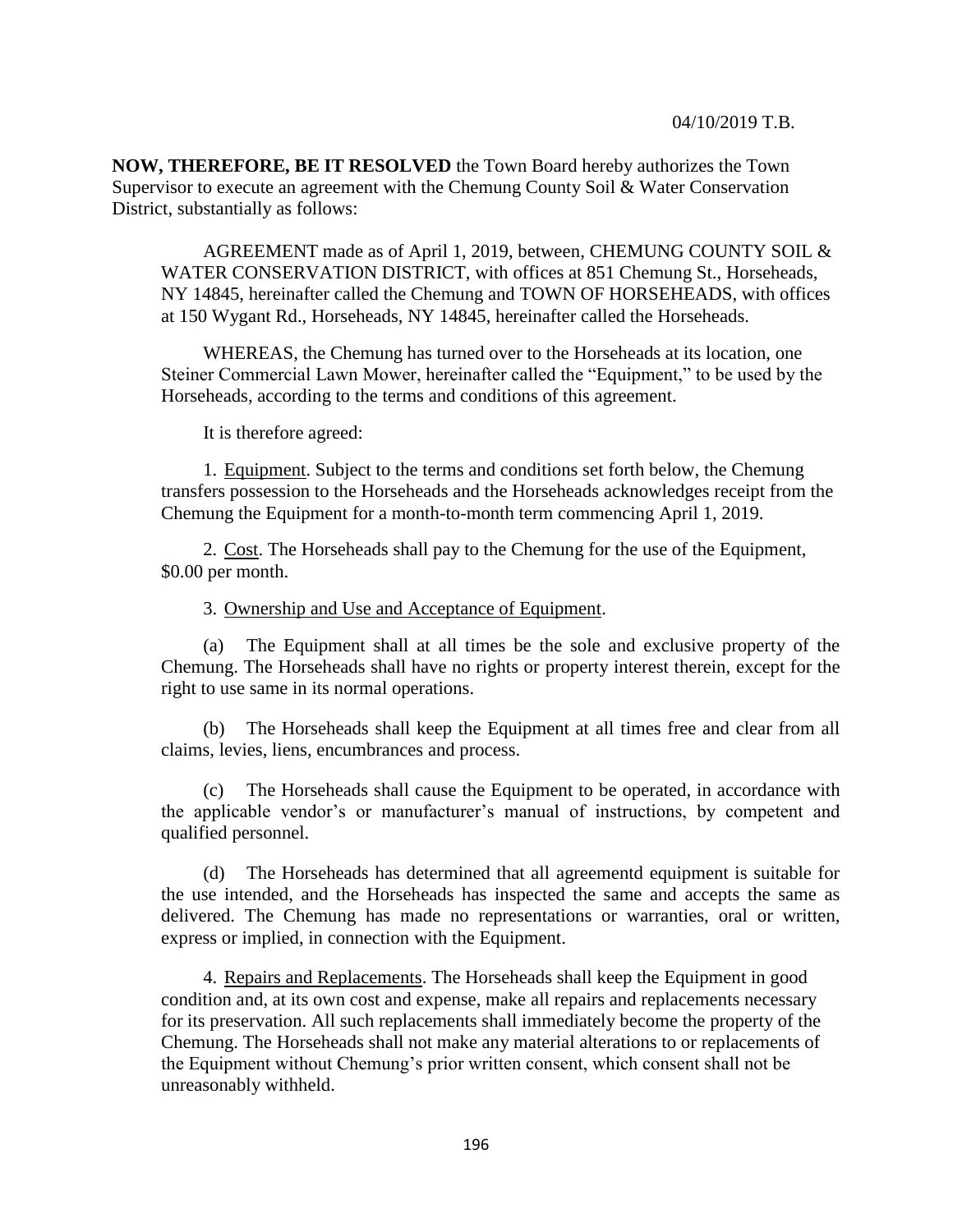5. Insurance. The Horseheads shall take out and maintain during the life of this agreement such general liability and property damage insurance as shall protect it from claims for damages for personal injury including accidental death, as well as from claims for property damage which may arise from operating the Equipment. The Horseheads shall furnish the Chemung with satisfactory proof of carriage of the insurance required, also naming the Chemung as an additional named insured in said policy.

6. Indemnity. The Horseheads assumes liability for and shall indemnify, protect, save and keep harmless the Chemung, its agents and servants from and against all losses, damages, penalties, claims, actions, suits, costs, expenses and disbursements, including legal expenses of whatsoever kind and nature imposed upon, incurred by or asserted against the Chemung in any way relating to or arising out of the use of the Equipment, by the Town of Horseheads. The indemnities contained in this Section shall continue in full force and effect, notwithstanding the termination of this agreement.

7. Inspection. The agents of the Chemung may, at any time, enter the Horseheads' premises for the purpose of inspecting the Equipment and the manner in which it is being used.

8. Liability for Damage. The Horseheads shall be responsible for any damage to the Equipment while in its possession, and shall pay to the Chemung the value of so much of the Equipment, or any part thereof, as may be damaged or destroyed.

9. Assignment. The Horseheads shall use the Equipment solely in the conduct of its business, and in a careful and proper manner, and shall not part with possession of or enter into any sub-agreement with respect to the Equipment or any part thereof nor assign this agreement or its rights hereunder nor delegate the performance of its duties under this agreement without the prior written consent of the Chemung.

10. Termination. Either party may at any time and upon 10 days' notice to the other, terminate this agreement.

11. Breach. Upon a breach of any condition of this agreement to be performed or observed by the Horseheads not cured by the Horseheads within 30 days of receipt of written notice thereof from the Chemung, the Chemung shall have the right, without demand or legal process, to enter into the premises where the Equipment may be found and take possession of and remove the same, whereupon all rights of the Horseheads in Equipment shall terminate.

12. Notices. All notices shall be in writing and delivered in person to an officer of the party to which such notice is being given, by personal delivery or mailed by certified mail return receipt requested to such party at the address first above written, or to such other address as may be hereafter specified by like notice by either party to the other.

13. Entire Agreement. This agreement contains the entire agreement between the parties. There are no other understandings or agreements between them.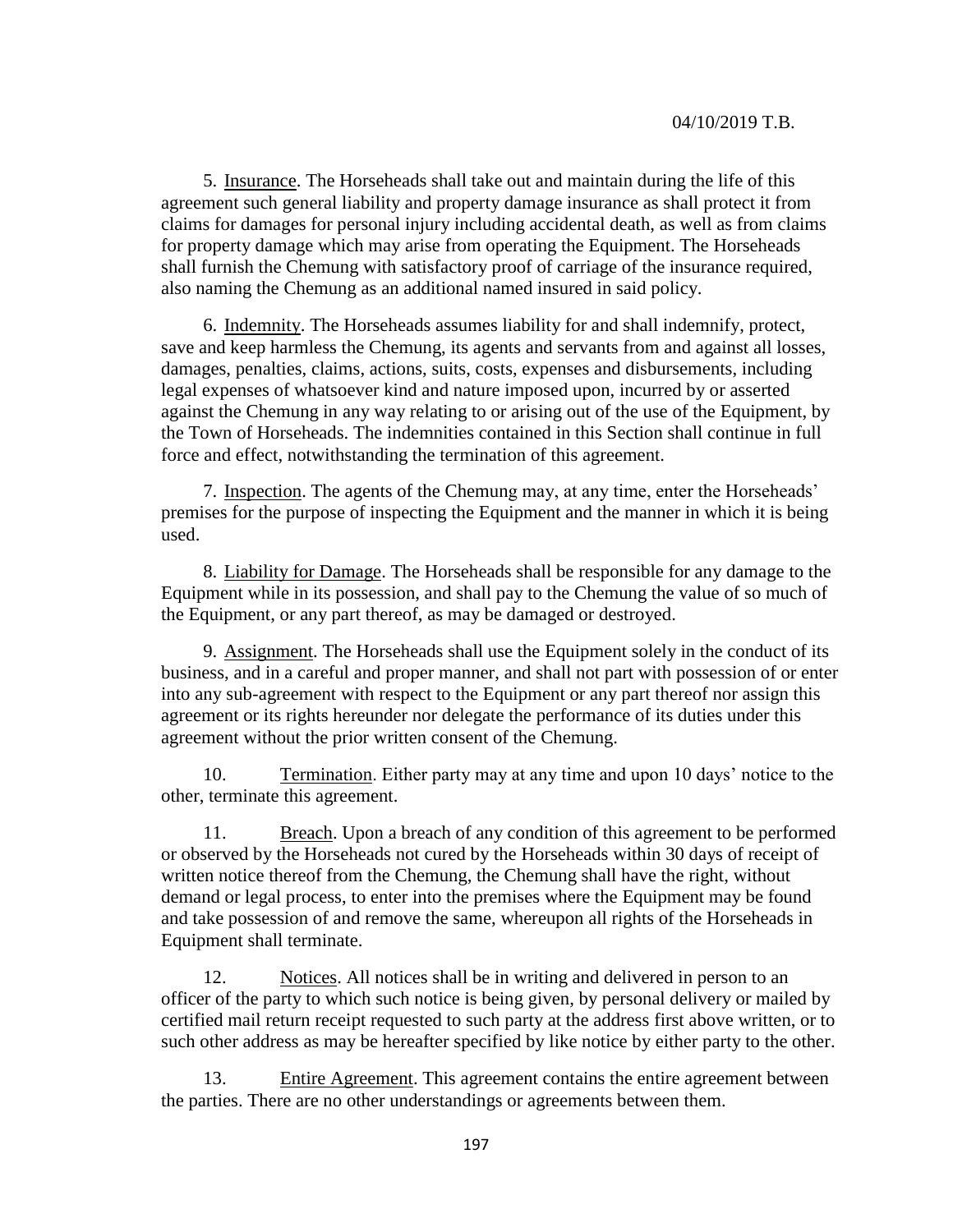14. Governing Law. This agreement shall be construed in accordance with and governed by the laws of the State of New York.

15. Non-waiver. No delay or failure by either party to exercise any right under this agreement, and no partial or single exercise of that right, shall constitute a waiver of that or any other right, unless otherwise expressly provided herein.

16. Headings. Headings in this agreement are for convenience only and shall not be used to interpret or construe its provisions.

17. Counterparts. This agreement may be executed in two or more counterparts, each of which shall be deemed an original but all of which together shall constitute one and the same instrument.

18. Binding Effect. This agreement shall be binding upon the Chemung and the Horseheads and their respective legal representatives, successors, and assigns.

IN WITNESS WHEREOF, the parties have executed this Agreement.

# CHEMUNG COUNTY SOIL & WATER TOWN OF HORSEHEADS CONSERVATION DISTRICT

By: \_\_\_\_\_\_\_\_\_\_\_\_\_\_\_\_\_\_\_\_\_\_\_\_\_\_ By: \_\_\_\_\_\_\_\_\_\_\_\_\_\_\_\_\_\_\_\_\_\_\_\_\_\_

Mark Watts, Director Michael W. Edwards

Ayes: Fischer, Riopko, Lewis, Wilber and Edwards. Nays: None.

Resolution #75 of 2019

# **RESOLUTION AUTHORIZING SUPERVISOR TO SIGN DECOMMISSION AGREEMENT WITH DELARWARE SOLAR**

Resolution by Mr. Lewis, seconded by Mr. Wilber

**WHEREAS,** the site plan review of the project of Delaware Solar located on Hickory Grove Rd., has been approved by the Town Planning Board, and

**WHEREAS,** as part of the project requirements the Town of Horseheads and the project developer, Delaware Solar, must agree upon a decommissioning plan for the project to be issued a building permit, and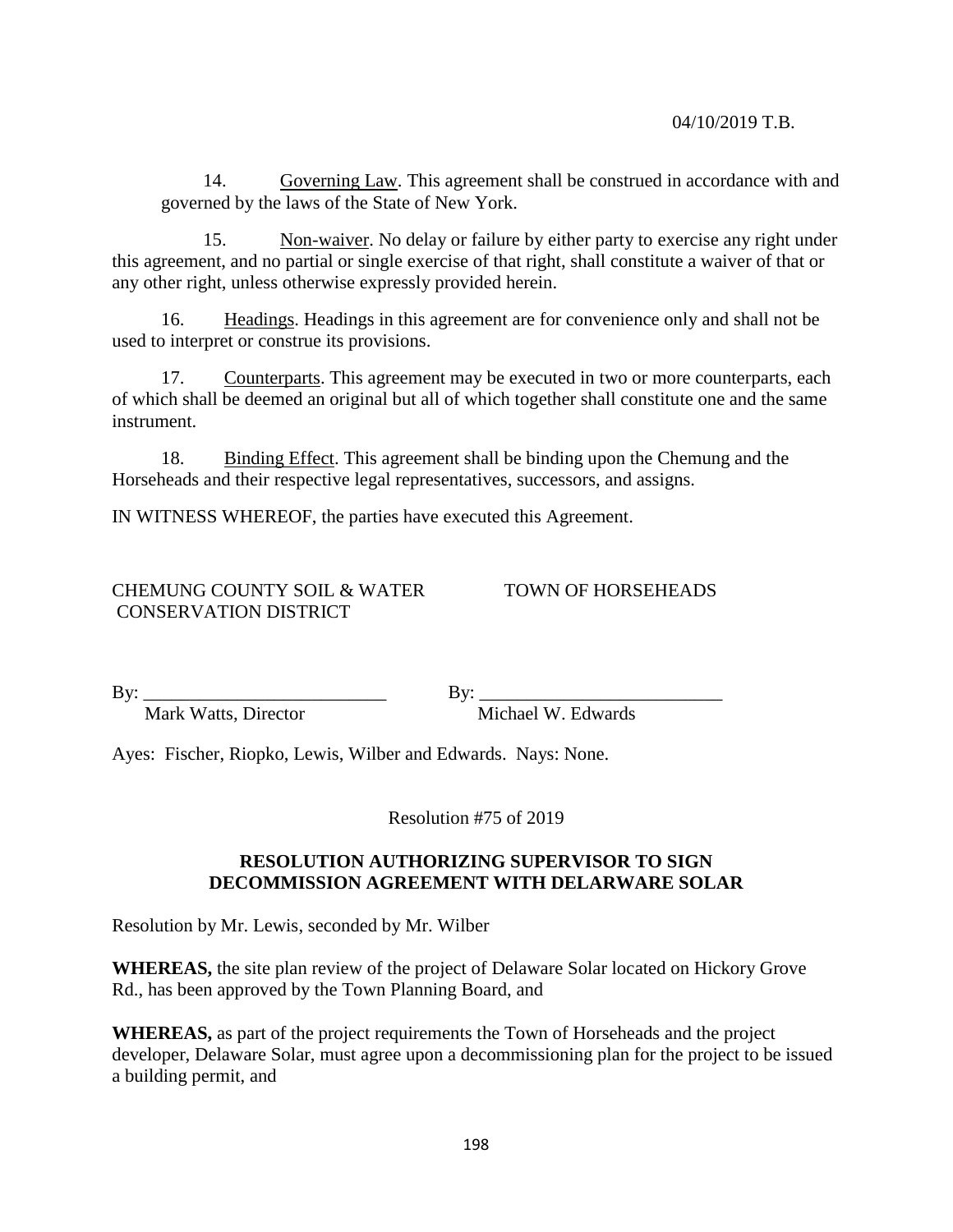**WHEREAS,** Delaware Solar has offered a decommissioning plan to be approved and executed by the Town of Horseheads, and

**WHEREAS,** the Town Board has duly considered the same.

**NOW, THEREFORE, BE IT RESOLVED** the Town Board hereby authorizes the Town Supervisor to execute such decommissioning plans as may be required, subject to the approval of the Attorney for the Town, in substantially the form as follows:

# **[DRAFT] DECOMMISSIONING AGREEMENT**

This DECOMMISSIONING AGREEMENT (this "Agreement") dated (the "Effective Date") is made by and among the Town of Horseheads (the "Town") and [Delaware River Solar, LLC] ("Owner", together with the Town, the "Parties").

WHEREAS, Owner intends to build a solar energy generation project on 198 Hickory Grove Road in the Town (the "Project");

WHEREAS, the Parties wish to enter into this Agreement to set forth terms and conditions of having funds available to pay for the costs of any decommissioning of the Project; and NOW, THEREFORE, in consideration of the premises and for other good and valuable consideration, the receipt and sufficiency of which are hereby acknowledged, the Parties agree as follows:

1. Prior to the commencement of construction of the Project, Owner agrees to deposit [sixtythousand dollars (\$60,000)] in a special purpose account designated in writing by the Town (the "Decommissioning Account"). At the end of each anniversary year of operation of the Project (the "Anniversary Date"), Owner agrees to deposit an additional 2.5% of the then existing amount in the Decommissioning Account on the Anniversary Date, as described in greater detail on Schedule I attached hereto. The Parties agree that the amount in the Decommissioning Account shall be used solely to pay for any decommissioning costs of the Project. Provided Owner complies with its obligations to deposit funds into the Decommissioning Account in accordance with this Agreement, Owner shall have no further payment obligations in connection with funding the Decommissioning Account during the operation of the Project; provided, however, in the event the actual decommissioning costs exceed the amount in the Decommissioning Account, Owner shall be responsible for any such excess costs, provided such excess costs are not as a result of the Town using any amount in the Decommissioning Account for any reason other than to pay for decommissioning costs of the Project in accordance with this Agreement. In the event the Town uses any amount in the Decommissioning Account for any reason other than to pay for decommissioning costs in accordance with this Agreement, the Town shall be responsible to pay for such amount used and shall indemnify and hold harmless Owner and the landowner of the Project, if different from Owner, from any claim, loss, damage, liability or costs (including any reasonable attorney costs) arising from such use of funds for reasons other than to pay for decommissioning costs in accordance with this Agreement.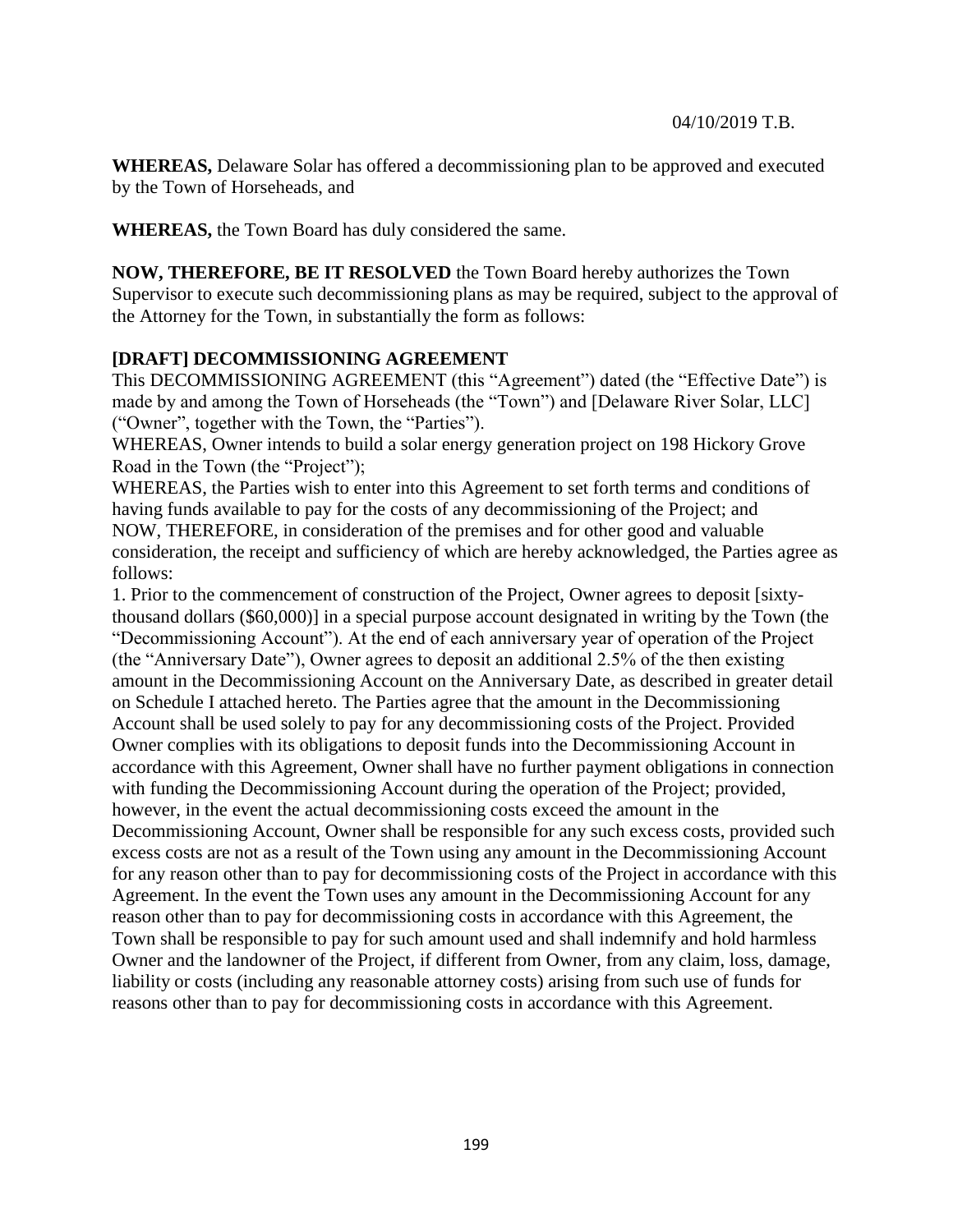#### 04/10/2019 T.B.

2. The Parties agree that the decommissioning process of the Project may commence (and the funds to pay for the cost of any such decommissioning from the Decommissioning Account may be used) for the following reasons: (a) Owner provides written notice to the Town of its intent to retire or decommission the Project (the "Owner Decommissioning Notice"), (b) construction of the Project has not started within eighteen (18) months of site plan being approved by the Town, or (c) the Project ceases to be operational for more than twelve (12) consecutive months. The Town shall provide Owner thirty (30) days written notice (the "Town Decommissioning Notice") prior to the commencement of any decommissioning of the Project by the Town. In event the Owner fails to decommission the Project within ninety (90) days after providing Owner Decommissioning Notice or fails to respond with a reasonable explanation for the delay in the construction or cessation of operation of the Project within 30 days of the Town Decommissioning Notice, the Town may commence the decommissioning of the Project. For the purposes of this Agreement, "ceases to be operational" shall mean no generation of electricity, other than due to repairs to the Project or causes beyond the reasonable control of Owner.Upon removal of the infrastructure and disposal of any component of the Project from the site on which the Project is built, or in the event the Town becomes owner of the Project, any and all amount remaining in the Decommissioning Account shall be returned to Owner.

3. This Agreement may not be amended or modified except by written instrument signed and delivered by the Parties. This Agreement is binding upon and shall inure to the benefit of the Parties and their respective heirs, executors, administrators, successors and assigns. Owner may assign this Agreement to any subsidiary, or purchaser or transferee of the Project. The Parties agree to execute and deliver any additional document or take any further action as reasonably requested by the other party to effectuate the purpose of this Agreement. The Parties agree that Owner shall have the option to replace the funds in the Decommissioning Account with a commercially reasonable decommissioning bond.

4. The Parties agree that this Agreement shall be construed and enforced in accordance with and governed by the laws of New York.

5. This Agreement may be executed through separate signature pages or in any number of counterparts, and each of such counterparts shall, for all purposes, constitute one agreement binding on all parties.

[Signature Page Follows]

IN WITNESS WHEREOF, the Parties have caused their names to be signed hereto by their respective representatives thereunto duly authorized as of the date first above written.

#### **TOWN OF HORSEHEADS**

By: Name: Title: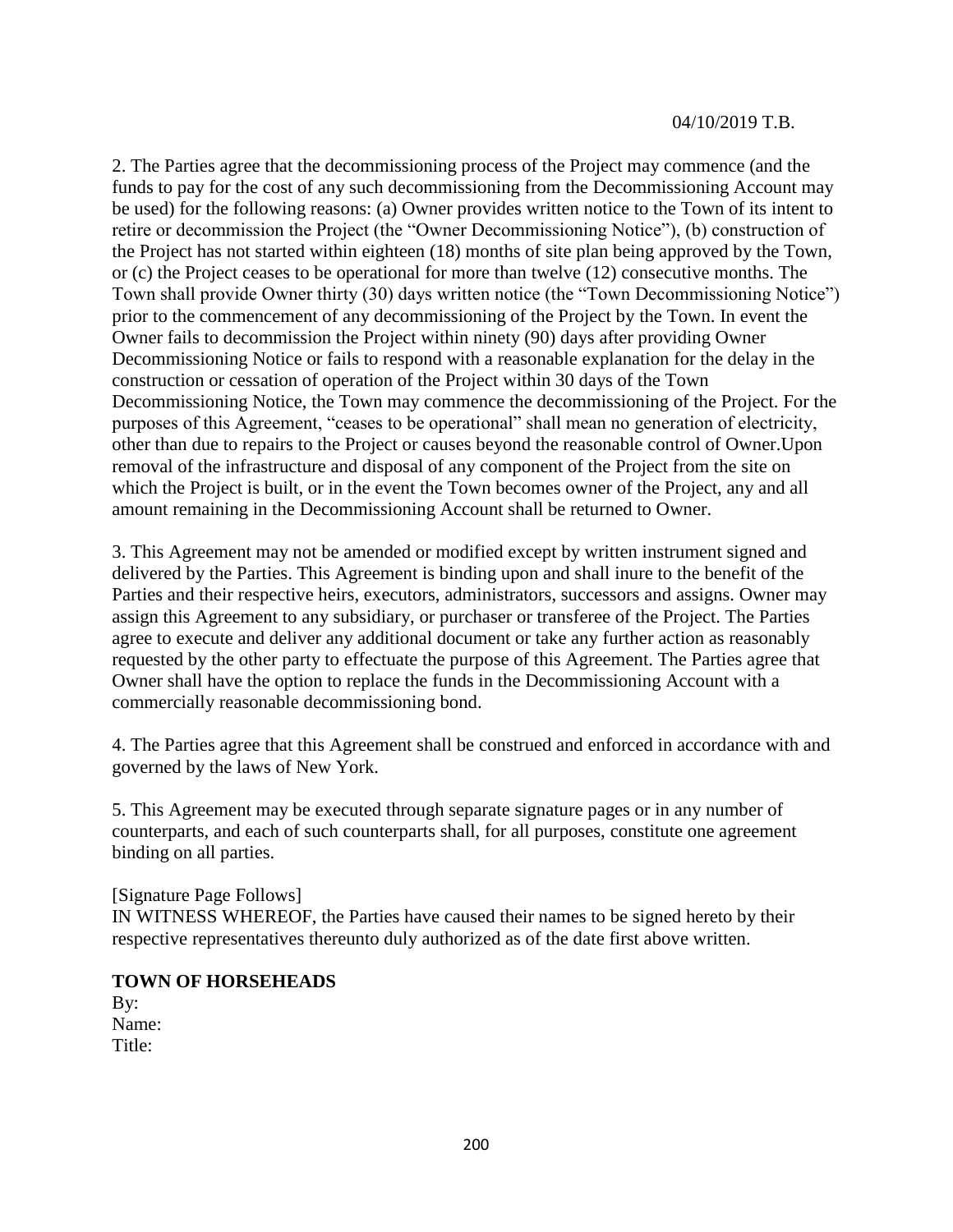## **[DELAWARE RIVER SOLAR, LLC]**  By: Name: Title:

#### SCHEDULE I

| Decommissioning Fund (Deposits) |        |            |  |  |
|---------------------------------|--------|------------|--|--|
| Timeframe                       | Amount | Cumulative |  |  |
| Construction                    | 60,000 | 60,000     |  |  |
| Year 1                          | 1,500  | 61,500     |  |  |
| Year 2                          | 1,538  | 63,038     |  |  |
| Year 3                          | 1,576  | 64,613     |  |  |
| Year 4                          | 1,615  | 66,229     |  |  |
| Year 5                          | 1,656  | 67,884     |  |  |
| Year <sub>6</sub>               | 1,697  | 69,582     |  |  |
| Year 7                          | 1,740  | 71,321     |  |  |
| Year 8                          | 1,783  | 73,104     |  |  |
| Year <sub>9</sub>               | 1,828  | 74,932     |  |  |
| Year 10                         | 1,873  | 76,805     |  |  |
| Year 11                         | 1,920  | 78,725     |  |  |
| Year 12                         | 1,968  | 80,693     |  |  |
| Year 13                         | 2,017  | 82,711     |  |  |
| Year 14                         | 2,068  | 84,778     |  |  |
| Year 15                         | 2,119  | 86,898     |  |  |
| Year 16                         | 2,172  | 89,070     |  |  |
| Year 17                         | 2,227  | 91,297     |  |  |
| Year 18                         | 2,282  | 93,580     |  |  |
| Year 19                         | 2,339  | 95,919     |  |  |
| Year 20                         | 2,398  | 98,317     |  |  |
| Year 21                         | 2,458  | 100,775    |  |  |
| Year <sub>22</sub>              | 2,519  | 103,294    |  |  |
| Year <sub>23</sub>              | 2,582  | 105,877    |  |  |
| Year 24                         | 2,647  | 108,524    |  |  |
| Year 25                         | 2,713  | 111,237    |  |  |
| Year 26                         | 2,781  | 114,018    |  |  |
| Year 27                         | 2,850  | 116,868    |  |  |
| Year 28                         | 2,922  | 119,790    |  |  |
| Year 29                         | 2,995  | 122,784    |  |  |
| Year 30                         | 3,070  | 125,854    |  |  |

Resolution #76 of 2019

### **RESOLUTION AUTHORIZING MEMORIAL DAY DONATIONS**

Resolution by Mr. Fischer, seconded by Mr. Riopko

BE IT RESOLVED, that the Horseheads American Legion and Elmira Heights American Legion receive a donation for their Memorial Day Observances of \$800.00 each.

Ayes: Fischer, Riopko, Lewis, Wilber and Edwards. Nays: None.